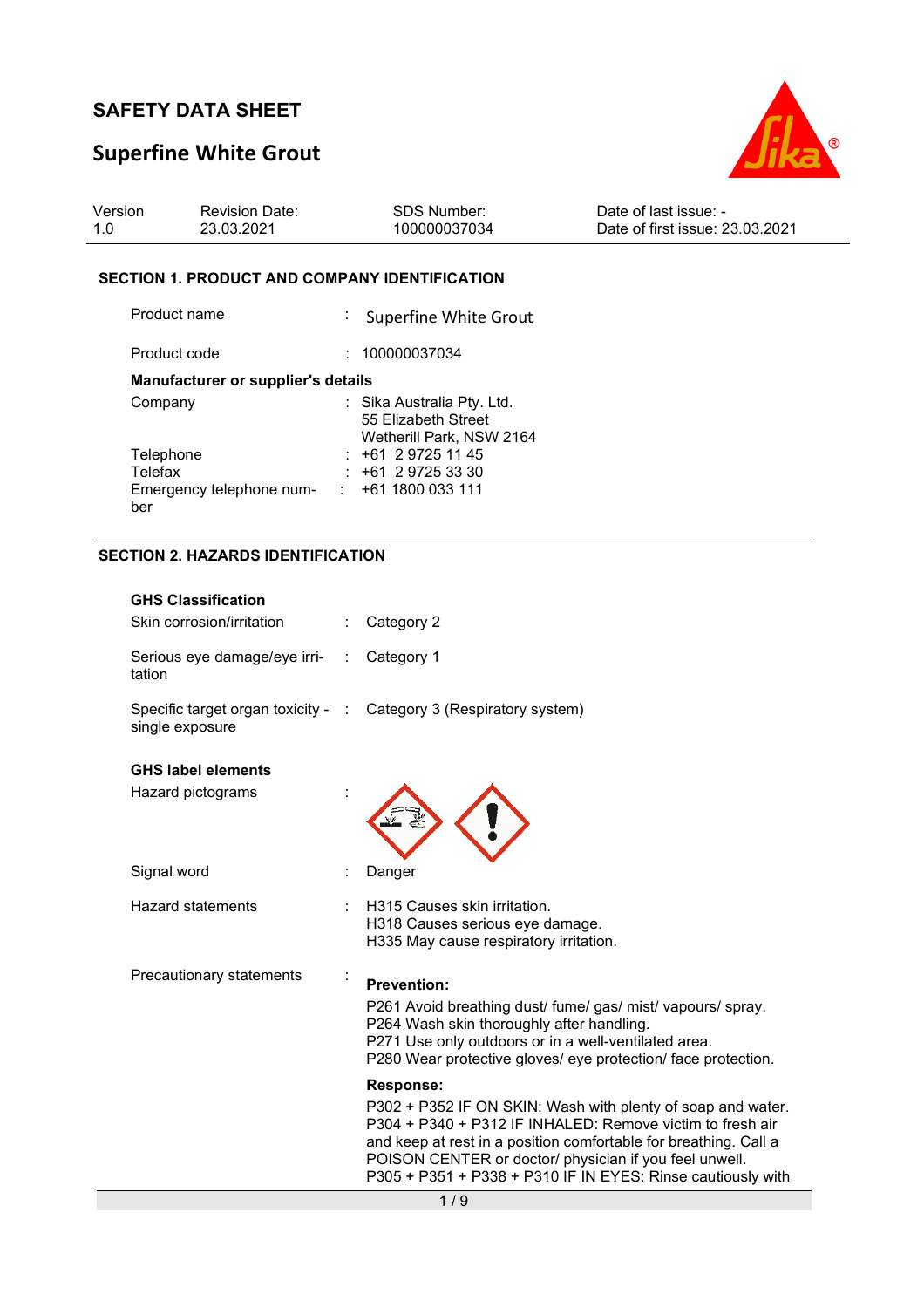# **Superfine White Grout**



| Version | <b>Revision Date:</b><br>23.03.2021 | SDS Number:<br>100000037034  | Date of last issue: -<br>Date of first issue: 23.03.2021                                                                                                                                         |
|---------|-------------------------------------|------------------------------|--------------------------------------------------------------------------------------------------------------------------------------------------------------------------------------------------|
|         |                                     | CENTER or doctor/ physician. | water for several minutes. Remove contact lenses, if present<br>and easy to do. Continue rinsing. Immediately call a POISON<br>P332 + P313 If skin irritation occurs: Get medical advice/ atten- |
|         |                                     | tion.                        | P362 Take off contaminated clothing and wash before reuse.                                                                                                                                       |
|         |                                     | Storage:<br>tightly closed.  | P403 + P233 Store in a well-ventilated place. Keep container                                                                                                                                     |
|         |                                     | Disposal:                    |                                                                                                                                                                                                  |
|         |                                     | disposal plant.              | P501 Dispose of contents/ container to an approved waste                                                                                                                                         |

## **SECTION 3. COMPOSITION/INFORMATION ON INGREDIENTS**

Substance / Mixture : Mixture

### **Components**

| Chemical name             | CAS-No.    | Concentration (% w/w) |
|---------------------------|------------|-----------------------|
| Limestone                 | 1317-65-3  | $>= 60 - 5 = 100$     |
| Cement (chromium reduced) | 65997-15-1 | $>= 20 - 30$          |

## **SECTION 4. FIRST AID MEASURES**

| General advice          | Move out of dangerous area.<br>Consult a physician.<br>Show this safety data sheet to the doctor in attendance.                                                                                                                                                                                                         |
|-------------------------|-------------------------------------------------------------------------------------------------------------------------------------------------------------------------------------------------------------------------------------------------------------------------------------------------------------------------|
| If inhaled              | Move to fresh air.<br>Consult a physician after significant exposure.                                                                                                                                                                                                                                                   |
| In case of skin contact | : Take off contaminated clothing and shoes immediately.<br>Wash off with soap and plenty of water.<br>If symptoms persist, call a physician.                                                                                                                                                                            |
| In case of eye contact  | Small amounts splashed into eyes can cause irreversible tis-<br>sue damage and blindness.<br>In the case of contact with eyes, rinse immediately with plenty<br>of water and seek medical advice.<br>Continue rinsing eyes during transport to hospital.<br>Remove contact lenses.<br>Keep eye wide open while rinsing. |
| If swallowed            | $\therefore$ Clean mouth with water and drink afterwards plenty of water.<br>Do not give milk or alcoholic beverages.<br>Never give anything by mouth to an unconscious person.<br>Obtain medical attention.                                                                                                            |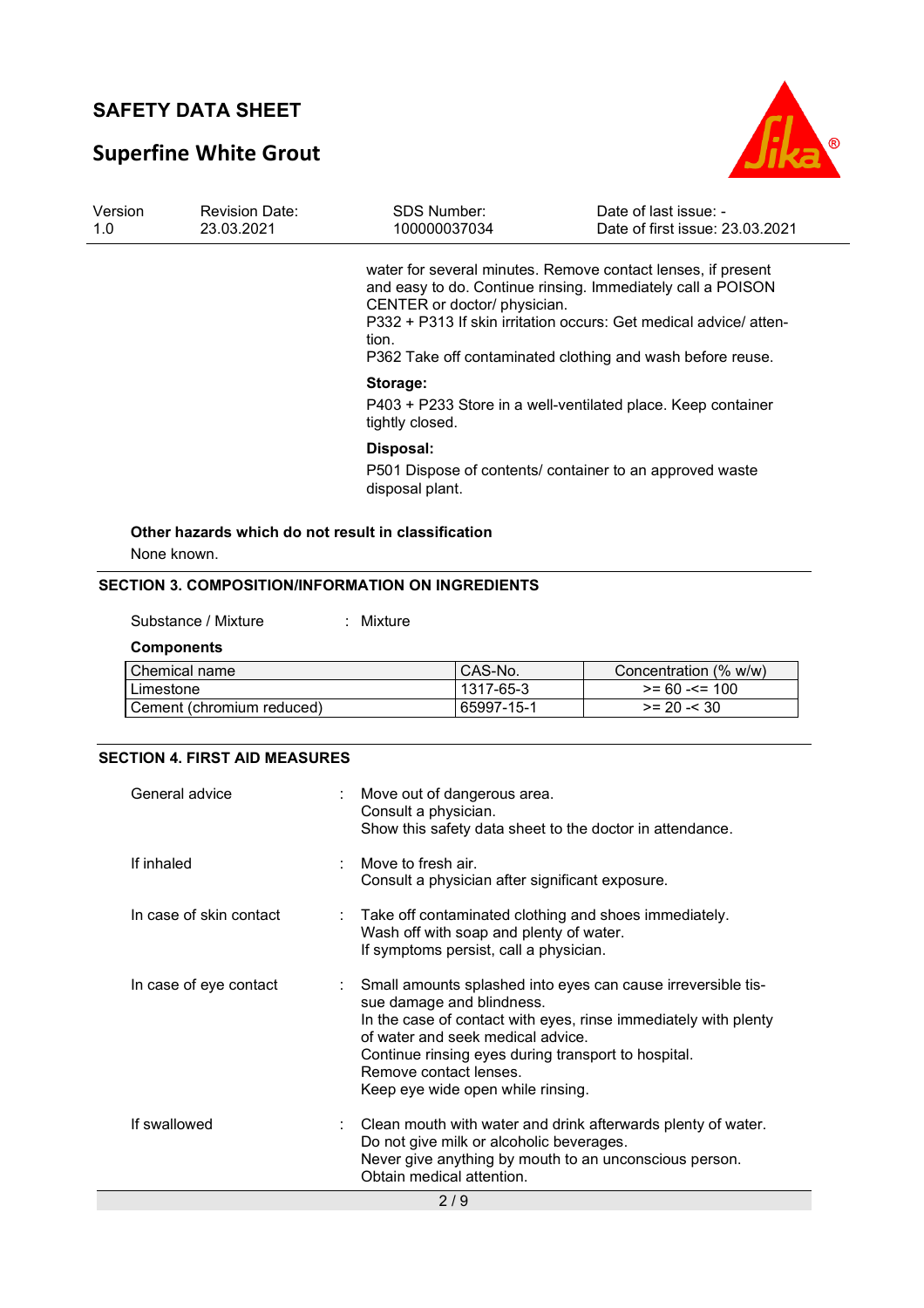# **Superfine White Grout**



| Version<br>1.0 | <b>Revision Date:</b><br>23.03.2021                               |  | <b>SDS Number:</b><br>100000037034                                                                                                                                                                                                                                                | Date of last issue: -<br>Date of first issue: 23.03.2021 |  |
|----------------|-------------------------------------------------------------------|--|-----------------------------------------------------------------------------------------------------------------------------------------------------------------------------------------------------------------------------------------------------------------------------------|----------------------------------------------------------|--|
|                | Most important symptoms<br>and effects, both acute and<br>delayed |  | irritant effects<br>Cough<br>Respiratory disorder<br>Excessive lachrymation<br><b>Dermatitis</b><br>See Section 11 for more detailed information on health effects<br>and symptoms.<br>Causes skin irritation.<br>Causes serious eye damage.<br>May cause respiratory irritation. |                                                          |  |
|                | Notes to physician                                                |  | Treat symptomatically.                                                                                                                                                                                                                                                            |                                                          |  |
|                | <b>SECTION 5. FIREFIGHTING MEASURES</b>                           |  |                                                                                                                                                                                                                                                                                   |                                                          |  |
|                | Suitable extinguishing media :                                    |  | Use extinguishing measures that are appropriate to local cir-<br>cumstances and the surrounding environment.                                                                                                                                                                      |                                                          |  |
|                | Hazardous combustion prod- :<br>ucts                              |  | No hazardous combustion products are known                                                                                                                                                                                                                                        |                                                          |  |
|                | Specific extinguishing meth-<br>:<br>ods                          |  | Standard procedure for chemical fires.                                                                                                                                                                                                                                            |                                                          |  |
|                | for firefighters                                                  |  | Special protective equipment : In the event of fire, wear self-contained breathing apparatus.                                                                                                                                                                                     |                                                          |  |

## **SECTION 6. ACCIDENTAL RELEASE MEASURES**

| Personal precautions, protec-<br>tive equipment and emer-<br>gency procedures | Use personal protective equipment.<br>Avoid breathing dust.<br>Deny access to unprotected persons.                        |
|-------------------------------------------------------------------------------|---------------------------------------------------------------------------------------------------------------------------|
| Environmental precautions                                                     | : Try to prevent the material from entering drains or water<br>courses.<br>No special environmental precautions required. |
| Methods and materials for<br>containment and cleaning up                      | : Pick up and arrange disposal without creating dust.<br>Keep in suitable, closed containers for disposal.                |

## **SECTION 7. HANDLING AND STORAGE**

| Advice on protection against<br>fire and explosion | Avoid dust formation.<br>Provide appropriate exhaust ventilation at places where dust<br>is formed.        |
|----------------------------------------------------|------------------------------------------------------------------------------------------------------------|
| Advice on safe handling                            | Do not breathe vapours/dust.<br>Avoid exceeding the given occupational exposure limits (see<br>section 8). |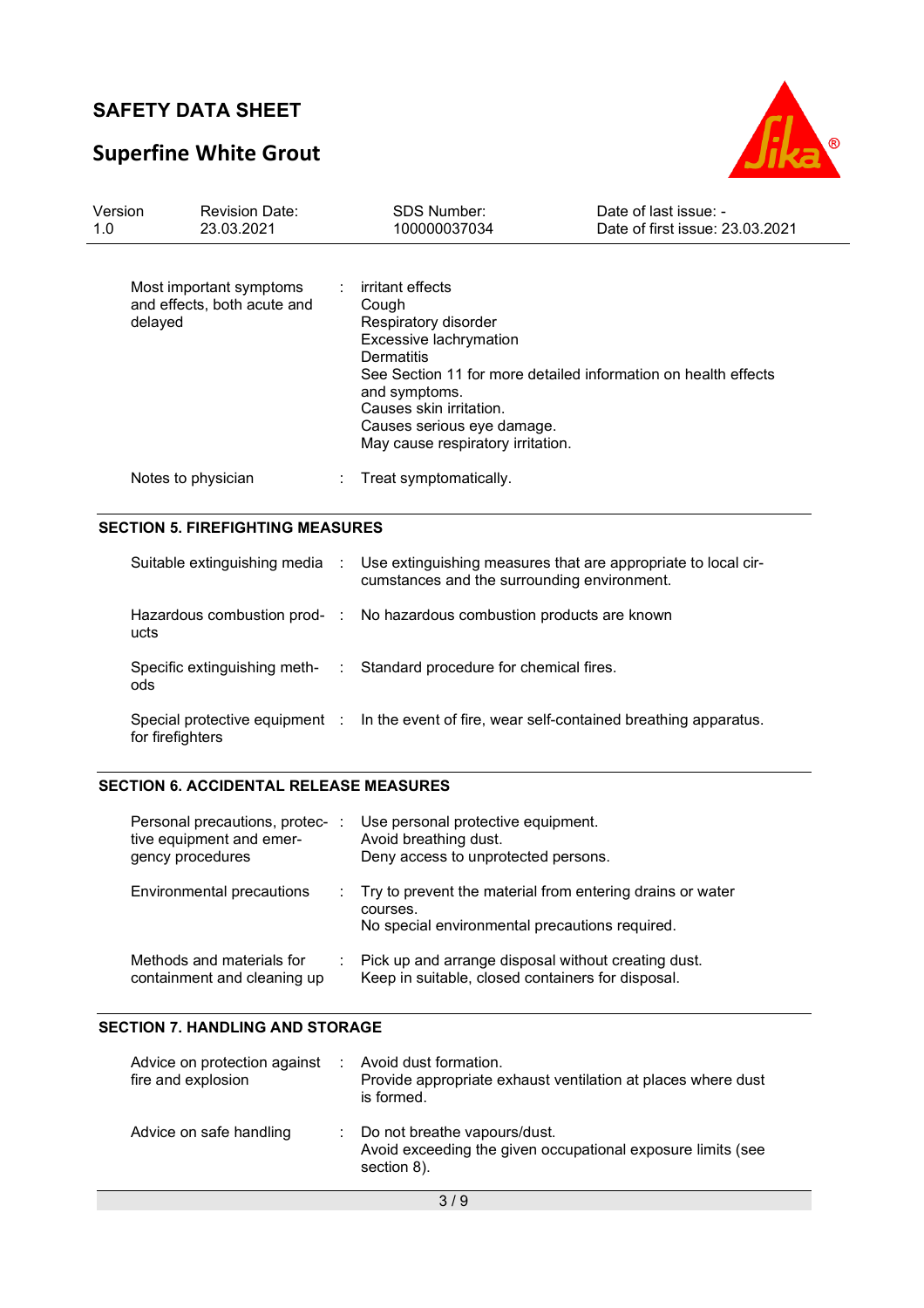# **Superfine White Grout**



| Version<br>1.0 | <b>Revision Date:</b><br>23.03.2021           |                               | <b>SDS Number:</b><br>100000037034                                                                                                            | Date of last issue: -<br>Date of first issue: 23.03.2021                                                                |
|----------------|-----------------------------------------------|-------------------------------|-----------------------------------------------------------------------------------------------------------------------------------------------|-------------------------------------------------------------------------------------------------------------------------|
|                |                                               |                               | Do not get in eyes, on skin, or on clothing.<br>For personal protection see section 8.<br>plication area.<br>products                         | Smoking, eating and drinking should be prohibited in the ap-<br>Follow standard hygiene measures when handling chemical |
|                | Hygiene measures                              |                               | practice.<br>When using do not eat or drink.<br>When using do not smoke.<br>Wash hands before breaks and at the end of workday.               | Handle in accordance with good industrial hygiene and safety                                                            |
|                | Conditions for safe storage                   | $\mathcal{L}^{\mathcal{L}}$ . | Store in original container.<br>Keep in a well-ventilated place.<br>Observe label precautions.<br>Store in accordance with local regulations. |                                                                                                                         |
|                | Further information on stor-<br>age stability | ÷.                            | Keep in a dry place.<br>No decomposition if stored and applied as directed.                                                                   |                                                                                                                         |

## **SECTION 8. EXPOSURE CONTROLS/PERSONAL PROTECTION**

| Components                          | CAS-No.                             | Value type<br>(Form of<br>exposure)        | Control parame-<br>ters / Permissible<br>concentration                                                                                                                                                                                   | <b>Basis</b> |
|-------------------------------------|-------------------------------------|--------------------------------------------|------------------------------------------------------------------------------------------------------------------------------------------------------------------------------------------------------------------------------------------|--------------|
| Limestone                           | 1317-65-3                           | <b>TWA</b>                                 | $10 \text{ mg/m}$ 3<br>(Calcium car-<br>bonate)                                                                                                                                                                                          | AU OEL       |
|                                     |                                     | asbestos and < 1% crystalline silica       | Further information: This value is for inhalable dust containing no                                                                                                                                                                      |              |
| Cement (chromium reduced)           | 65997-15-1                          | <b>TWA</b>                                 | $10 \text{ mg/m}$ 3                                                                                                                                                                                                                      | AU OEL       |
| Appropriate engineering<br>controls | Avoid dust formation.<br>is formed. |                                            | Provide appropriate exhaust ventilation at places where dust                                                                                                                                                                             |              |
| Personal protective equipment       |                                     |                                            |                                                                                                                                                                                                                                          |              |
| Respiratory protection              | particulate filter P                | working limits of the selected respirator. | In case of inadequate ventilation wear respiratory protection.<br>Respirator selection must be based on known or anticipated<br>exposure levels, the hazards of the product and the safe                                                 |              |
| Hand protection                     | essary.<br>Follow AS/NZS 1337.1     |                                            | Chemical-resistant, impervious gloves complying with an<br>approved standard should be worn at all times when handling<br>chemical products if a risk assessment indicates this is nec-<br>Recommended: Butyl rubber, PVC, cotton gloves |              |
| Eye protection                      | Safety goggles                      |                                            |                                                                                                                                                                                                                                          |              |

## **Components with workplace control parameters**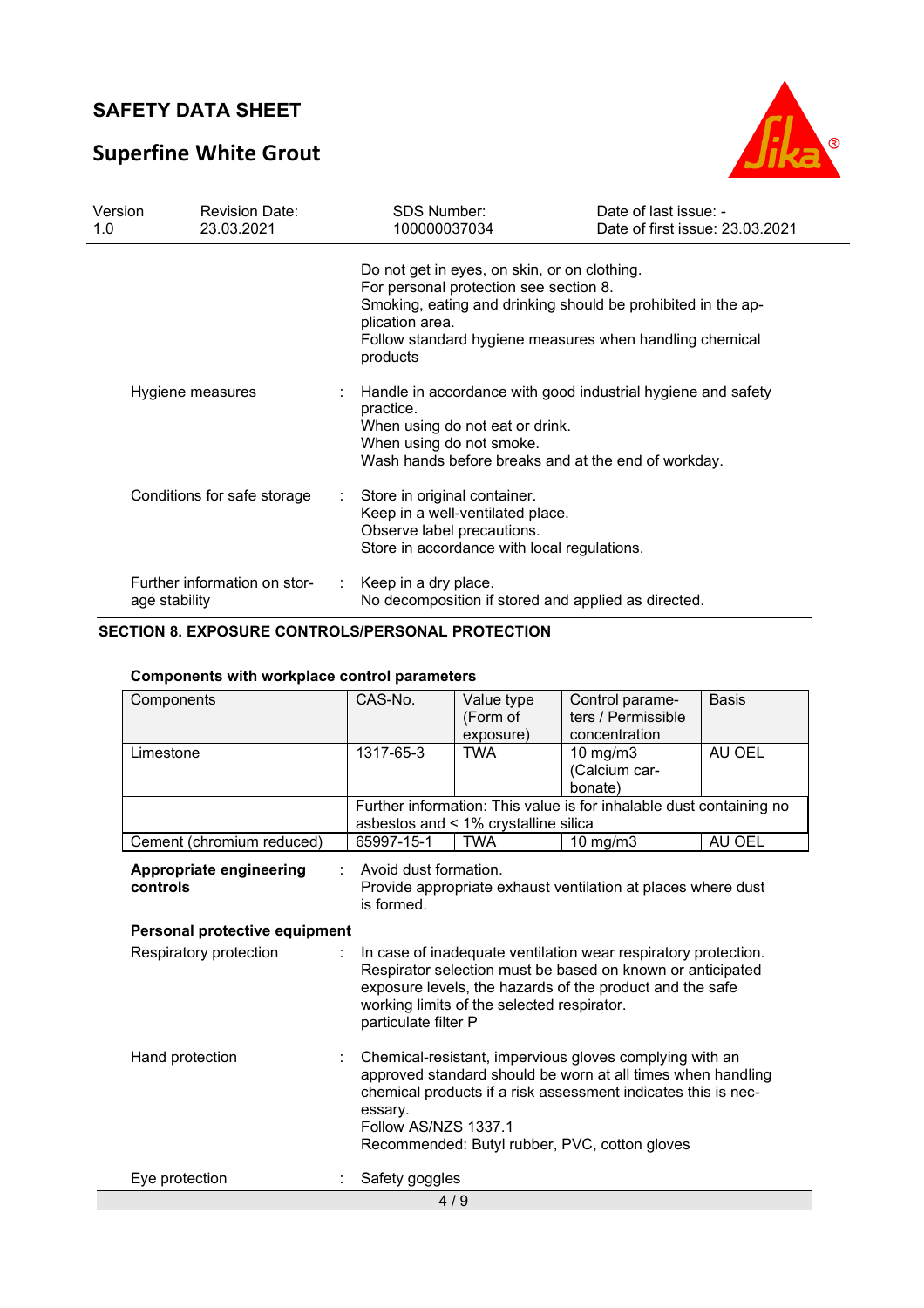# **Superfine White Grout**



| Version<br>1.0 | <b>Revision Date:</b><br>23.03.2021                   |                      | SDS Number:<br>100000037034                                                                                  | Date of last issue: -<br>Date of first issue: 23.03.2021 |
|----------------|-------------------------------------------------------|----------------------|--------------------------------------------------------------------------------------------------------------|----------------------------------------------------------|
|                |                                                       |                      | Wear suitable face shield.                                                                                   |                                                          |
|                | Skin and body protection                              |                      | Protective clothing (e.g. safety shoes, long-sleeved working<br>clothing, long trousers)<br>Follow AS 2210:3 |                                                          |
|                | <b>SECTION 9. PHYSICAL AND CHEMICAL PROPERTIES</b>    |                      |                                                                                                              |                                                          |
|                | Appearance                                            |                      | powder                                                                                                       |                                                          |
|                | Colour                                                |                      | white                                                                                                        |                                                          |
|                | Odour                                                 |                      | No data available                                                                                            |                                                          |
|                | <b>Odour Threshold</b>                                |                      | No data available                                                                                            |                                                          |
|                | pH                                                    |                      | No data available                                                                                            |                                                          |
|                | Melting point/range / Freezing                        | $\sim$               | No data available                                                                                            |                                                          |
|                | point<br>Boiling point/boiling range                  |                      | No data available                                                                                            |                                                          |
|                | Flash point                                           |                      | No data available                                                                                            |                                                          |
|                | Evaporation rate                                      |                      | No data available                                                                                            |                                                          |
|                | Flammability (solid, gas)                             | $\ddot{\cdot}$       | No data available                                                                                            |                                                          |
|                | Upper explosion limit / Upper<br>flammability limit   | $\ddot{\phantom{a}}$ | No data available                                                                                            |                                                          |
|                | Lower explosion limit / Lower :<br>flammability limit |                      | No data available                                                                                            |                                                          |
|                | Vapour pressure                                       | ÷                    | No data available                                                                                            |                                                          |
|                | Relative vapour density                               |                      | No data available                                                                                            |                                                          |
|                | Density                                               |                      | ca. 1.3 g/cm3 (20 °C (68 °F))                                                                                |                                                          |
|                | Solubility(ies)<br>Water solubility                   |                      | No data available                                                                                            |                                                          |
|                | Solubility in other solvents                          | $\ddot{\phantom{a}}$ | No data available                                                                                            |                                                          |
|                | Partition coefficient: n-<br>octanol/water            |                      | No data available                                                                                            |                                                          |
|                | Auto-ignition temperature                             | $\ddot{\phantom{a}}$ | No data available                                                                                            |                                                          |
|                | Decomposition temperature                             | $\ddot{\phantom{a}}$ | No data available                                                                                            |                                                          |
|                | Viscosity                                             |                      |                                                                                                              |                                                          |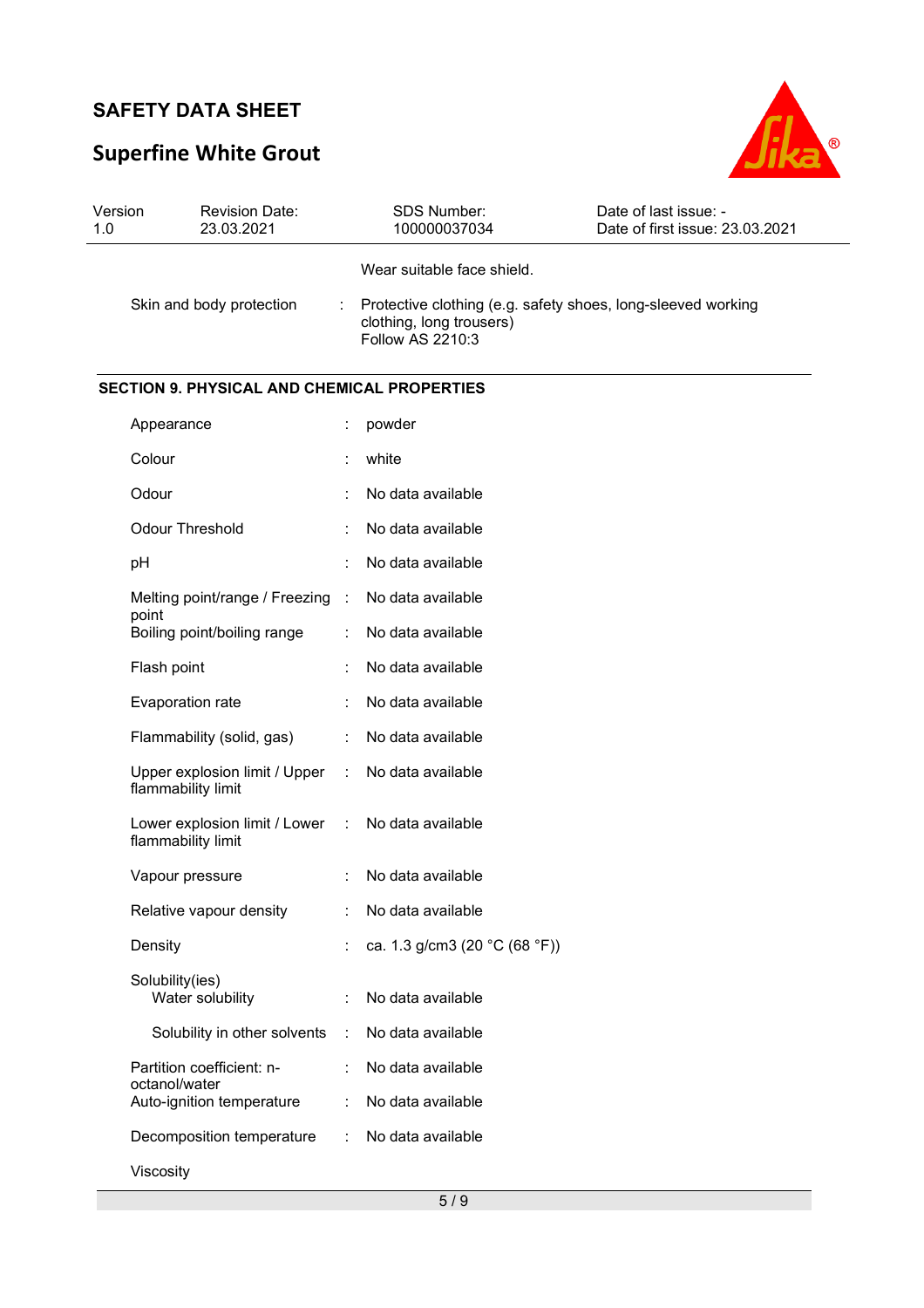# **Superfine White Grout**



| Version<br>1.0             | <b>Revision Date:</b><br>23.03.2021 |                                                                                                                                       | <b>SDS Number:</b><br>100000037034 | Date of last issue: -<br>Date of first issue: 23.03.2021 |
|----------------------------|-------------------------------------|---------------------------------------------------------------------------------------------------------------------------------------|------------------------------------|----------------------------------------------------------|
|                            | Viscosity, dynamic                  |                                                                                                                                       | : No data available                |                                                          |
|                            | Viscosity, kinematic                |                                                                                                                                       | No data available                  |                                                          |
|                            | Explosive properties                |                                                                                                                                       | No data available                  |                                                          |
|                            | Oxidizing properties                |                                                                                                                                       | No data available                  |                                                          |
| Volatile organic compounds |                                     | : Directive 2010/75/EU of 24 November 2010 on industrial<br>emissions (integrated pollution prevention and control)<br>Not applicable |                                    |                                                          |

#### **SECTION 10. STABILITY AND REACTIVITY**

| Reactivity             | ÷.                           | No dangerous reaction known under conditions of normal use.            |
|------------------------|------------------------------|------------------------------------------------------------------------|
| Chemical stability     | $\mathcal{L}_{\mathrm{max}}$ | The product is chemically stable.                                      |
| tions                  |                              | Possibility of hazardous reac- : No hazards to be specially mentioned. |
| Conditions to avoid    |                              | No data available                                                      |
| Incompatible materials | ÷.                           | see section 7.                                                         |

#### **SECTION 11. TOXICOLOGICAL INFORMATION**

#### **Acute toxicity**

Not classified based on available information.

#### **Skin corrosion/irritation**

Causes skin irritation.

## **Serious eye damage/eye irritation**

Causes serious eye damage.

### **Respiratory or skin sensitisation**

#### **Skin sensitisation**

Not classified based on available information.

#### **Respiratory sensitisation**

Not classified based on available information.

#### **Chronic toxicity**

#### **Germ cell mutagenicity**

Not classified based on available information.

#### **Carcinogenicity**

Not classified based on available information.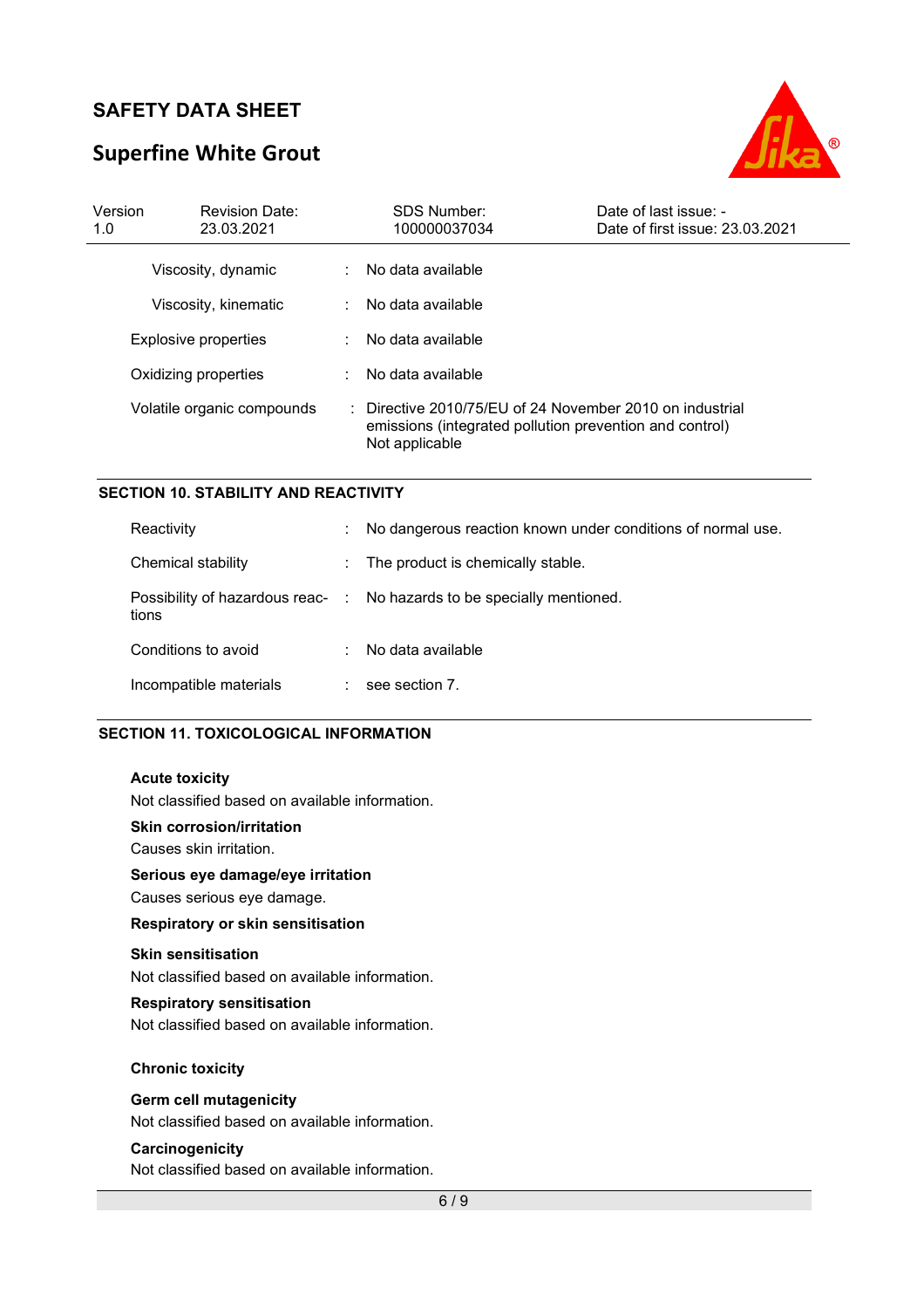Version

# **Superfine White Grout**

Revision Date:



Date of last issue: -

| 1.0 | 23.03.2021                                                                        | 100000037034 | Date of first issue: 23.03.2021 |  |  |  |
|-----|-----------------------------------------------------------------------------------|--------------|---------------------------------|--|--|--|
|     | <b>Reproductive toxicity</b><br>Not classified based on available information.    |              |                                 |  |  |  |
|     | <b>STOT - single exposure</b><br>May cause respiratory irritation.                |              |                                 |  |  |  |
|     | <b>STOT - repeated exposure</b><br>Not classified based on available information. |              |                                 |  |  |  |
|     | <b>Aspiration toxicity</b><br>Not classified based on available information.      |              |                                 |  |  |  |
|     | <b>SECTION 12. ECOLOGICAL INFORMATION</b>                                         |              |                                 |  |  |  |
|     | <b>Ecotoxicity</b><br>No data available                                           |              |                                 |  |  |  |
|     | Persistence and degradability<br>No data available                                |              |                                 |  |  |  |
|     | <b>Bioaccumulative potential</b><br>No data available                             |              |                                 |  |  |  |
|     | <b>Mobility in soil</b><br>No data available                                      |              |                                 |  |  |  |

SDS Number:

**Other adverse effects** 

#### **Product:**

Additional ecological infor-: There is no data available for this product. mation

#### **SECTION 13. DISPOSAL CONSIDERATIONS**

| Disposal methods<br>Waste from residues | Do not contaminate ponds, waterways or ditches with chemi-<br>cal or used container.<br>Send to a licensed waste management company. |
|-----------------------------------------|--------------------------------------------------------------------------------------------------------------------------------------|
| Contaminated packaging                  | Empty remaining contents.<br>Dispose of as unused product.<br>Do not re-use empty containers.                                        |

If potential for exposure exists refer to Section 8 for specific personal protective equipment.

## **SECTION 14. TRANSPORT INFORMATION**

#### **International Regulations**

#### **UNRTDG**

Not regulated as a dangerous good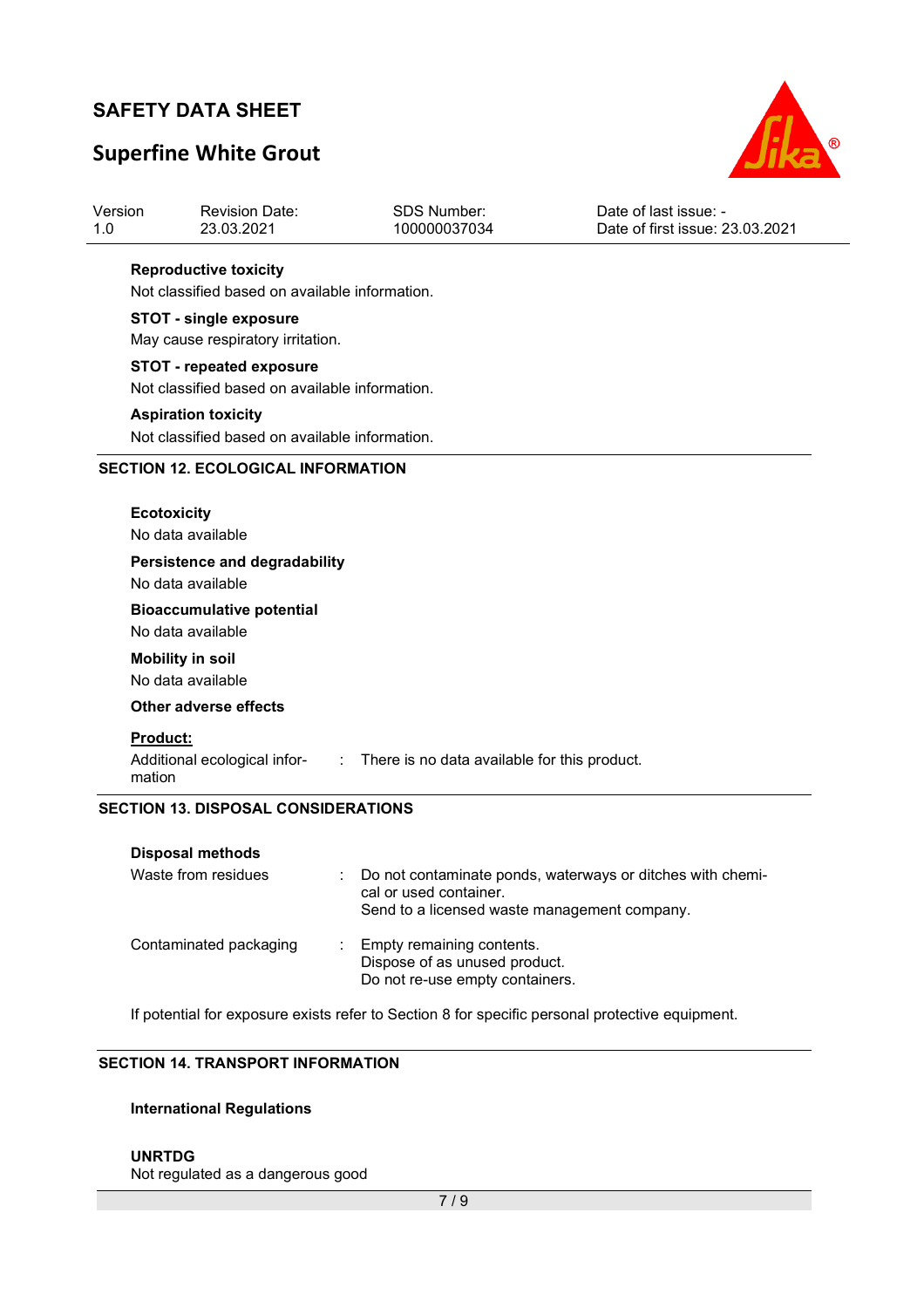## **Superfine White Grout**



| Date of first issue: 23.03.2021<br>23.03.2021<br>100000037034<br>1.0 |  |
|----------------------------------------------------------------------|--|
|                                                                      |  |

#### **IATA-DGR**

Not regulated as a dangerous good

#### **IMDG-Code** Not regulated as a dangerous good

**Transport in bulk according to Annex II of MARPOL 73/78 and the IBC Code** 

Not applicable for product as supplied.

#### **National Regulations**

#### **ADG**

Not regulated as a dangerous good

### **SECTION 15. REGULATORY INFORMATION**

#### **Safety, health and environmental regulations/legislation specific for the substance or mixture**

| Standard for the Uniform<br>Scheduling of Medicines and<br>Poisons                             | ∴ Schedule 6 |                                                                                                                                                                                                               |
|------------------------------------------------------------------------------------------------|--------------|---------------------------------------------------------------------------------------------------------------------------------------------------------------------------------------------------------------|
| International Chemical Weapons Convention (CWC)<br>Schedules of Toxic Chemicals and Precursors |              | Not applicable                                                                                                                                                                                                |
| <b>Prohibition/Licensing Requirements</b>                                                      |              | $\therefore$ There is no applicable prohibition,<br>authorisation and restricted use<br>requirements, including for carcino-<br>gens referred to in Schedule 10 of<br>the model WHS Act and Regula-<br>tions. |

#### **The components of this product are reported in the following inventories:**

AIIC **interest and the inventory**, or in compliance with the inventory

#### **SECTION 16. OTHER INFORMATION**

| <b>Revision Date</b><br>Date format     | : 23.03.2021<br>dd.mm.yyyy                                              |
|-----------------------------------------|-------------------------------------------------------------------------|
| <b>Full text of other abbreviations</b> |                                                                         |
| AU OEL                                  | Australia. Workplace Exposure Standards for Airborne Con-<br>taminants. |
| AU OEL / TWA                            | Exposure standard - time weighted average                               |
| ADG                                     | Australian Dangerous Goods Code.                                        |
| <b>ADR</b>                              | European Agreement concerning the International Carriage of             |
|                                         | Dangerous Goods by Road                                                 |
| CAS                                     | : Chemical Abstracts Service                                            |
| DNEL                                    | Derived no-effect level                                                 |
| EC <sub>50</sub>                        | Half maximal effective concentration                                    |
| <b>GHS</b>                              | <b>Globally Harmonized System</b>                                       |
| <b>IATA</b>                             | International Air Transport Association                                 |
| <b>IMDG</b>                             | International Maritime Code for Dangerous Goods                         |
|                                         |                                                                         |